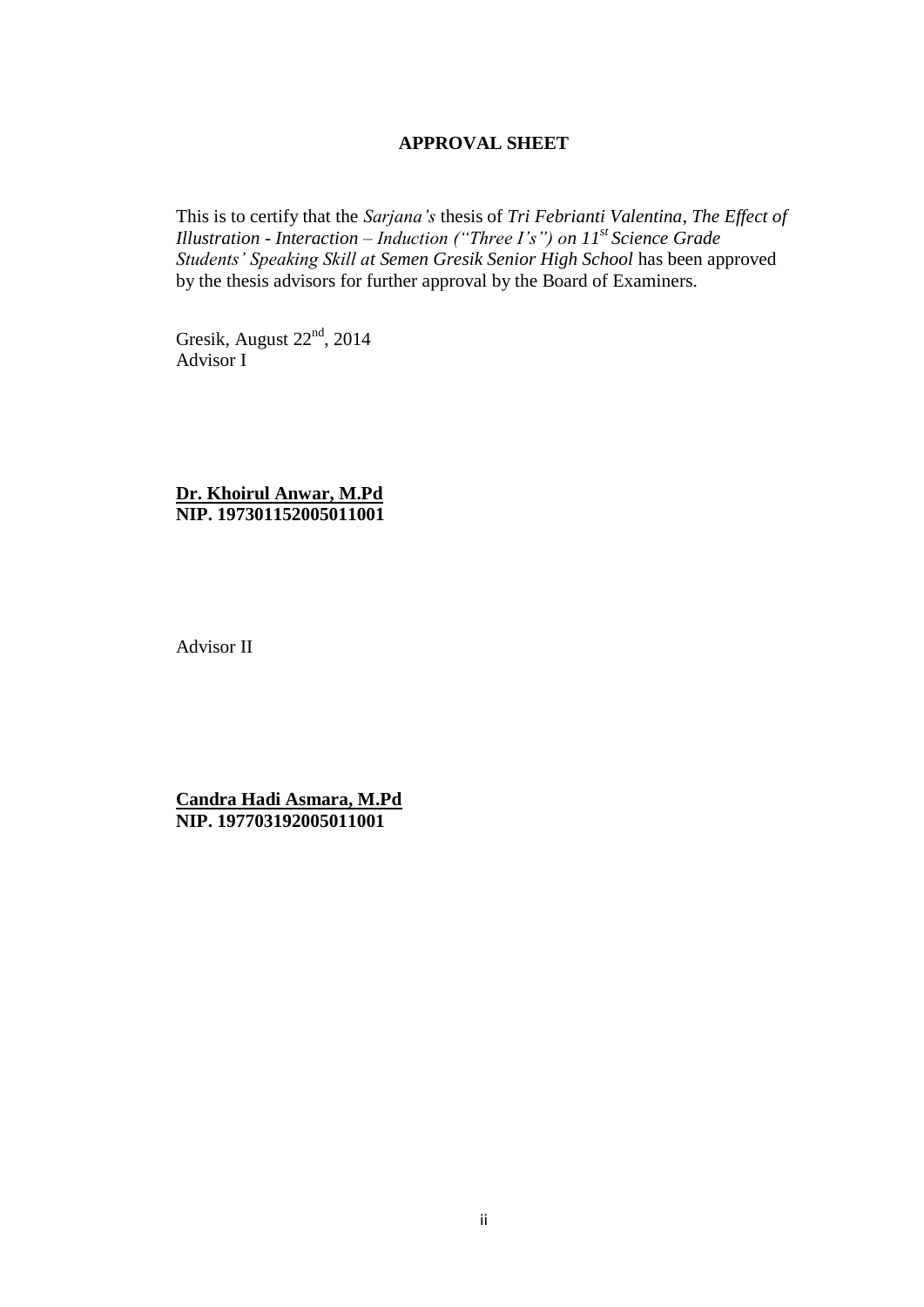### **APPROVAL SHEET**

This is to certify that the *Sarjana's* thesis of *Tri Febrianti Valentina*, *The Effect of Illustration - Interaction – Induction ("Three I's") on 11st Science Grade Students' Speaking Skill at Semen Gresik Senior High School* has been approved by the Board of Examiners.

Gresik, August  $27<sup>th</sup>$ , 2014 Board of Examiners

#### ………………………………………………………………………….., Chair **Ulfatul Ma'rifah, M.Pd. NIP. 04330709178**

## …………………………………………………………………………., Member **Dr. Khoirul Anwar, M.Pd**

**NIP. 197301152005011001**

…………………………………………………………………………., Member **Candra Hadi Asmara, M.Pd**

# **NIP. 197703192005011001**

| Acknowledged by                             | Approved by             |
|---------------------------------------------|-------------------------|
| Head, English Language Education Department | Dean Faculty of Teacher |
| Faculty of Teacher Training and Education   | Training and Education  |

**Ulfatul Ma'rifah, M.Pd. Drs. Irwani Zawawi, M.Kes.** NIP. 04330709178NIP.196505021993031004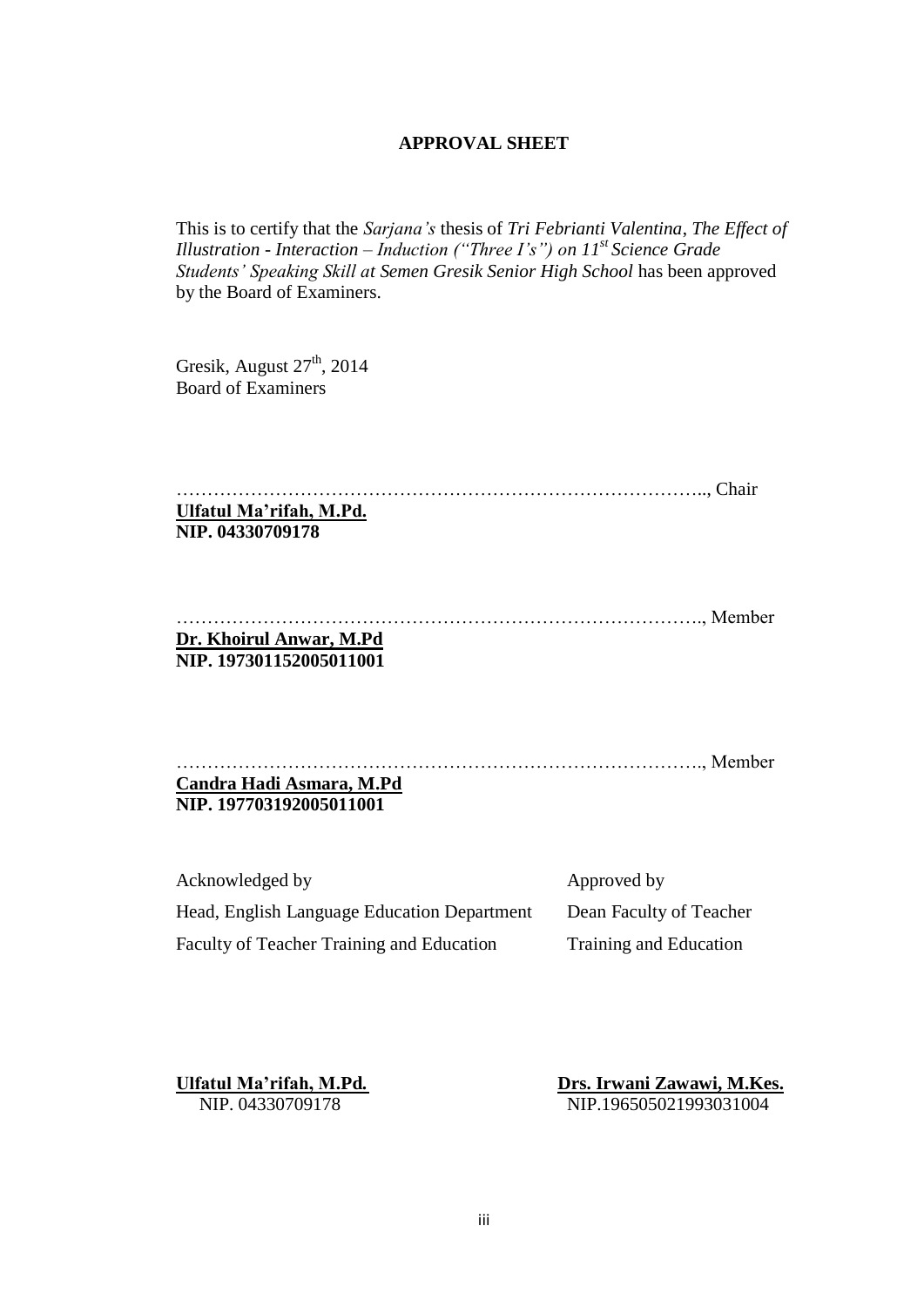## **MOTTO AND DEDICATION**

### **Motto:**

"People who want to be happy should like tiredness caused by work"

(Plato)

# **DEDICATION**

### **Great thanks and love to:**

My beloved dad and mom

My beloved family, brothers and sisters

My beloved friends

My advisors

All of lectures of English Language Education Department

University of Muhammadiyah Gresik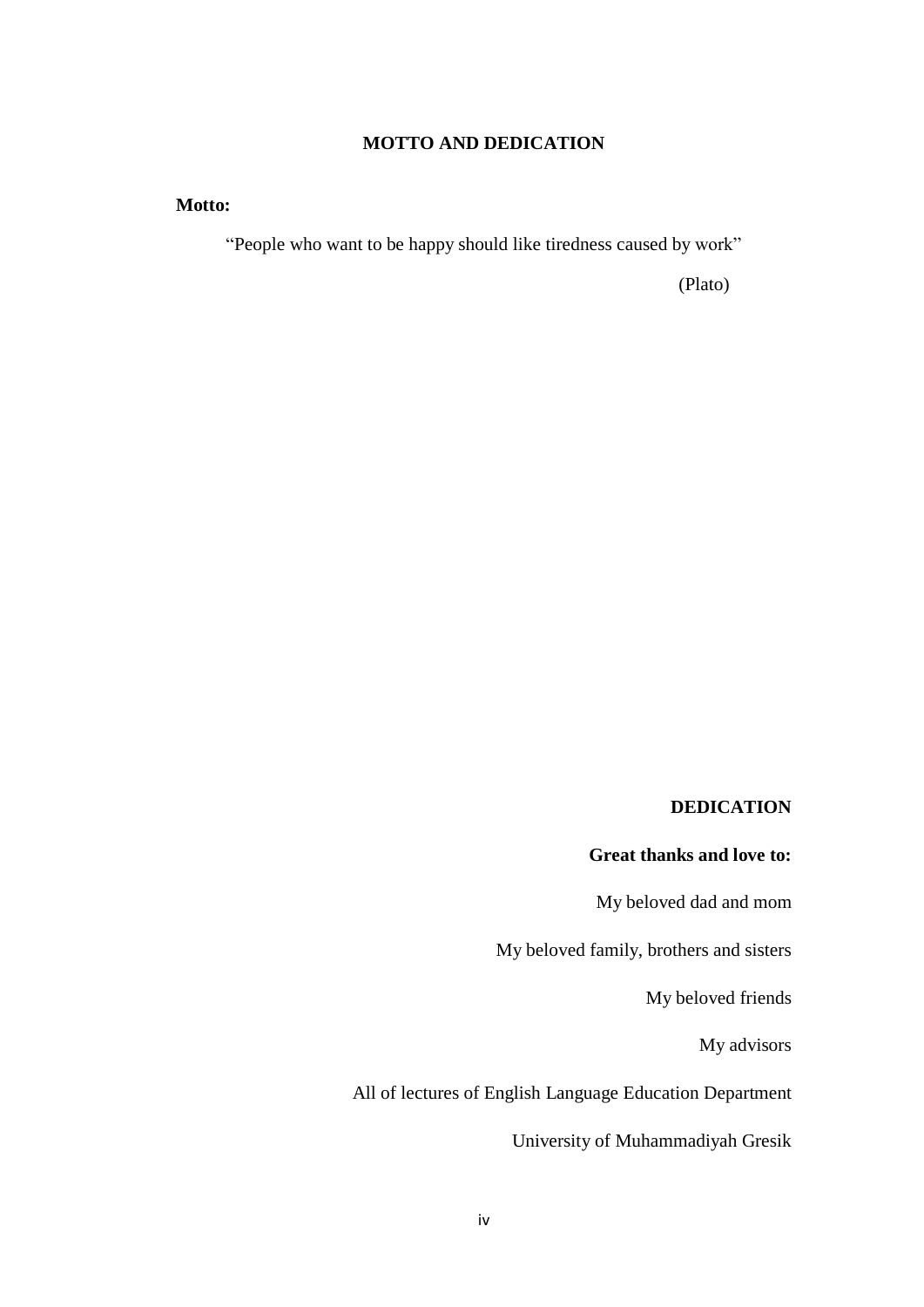### **ACKNOWLEDGEMENT**

As the accomplishment of this thesis to fullfil the graduation of strata one, the writer would like to express her graduation as below:

- 1. Allah SWT who has given the great blessings and chances for writer in finishing the thesis.
- 2. My beloved parents, Mr. Moch. Sjo'im and Mrs. Hartini, who has given the best education and spirit so I can finish this thesis well.
- 3. My beloved family, brothers and sisters who always support me.
- 4. My first and second advisors; Dr.Khoirul Anwar, M.Pd and Candra Hadi Asmara, M.Pd thank you for teaching, advising and giving suggestions in doing and finishing this thesis.
- 5. The headmaster of SMA Semen Gresik, Dr. Zakariya Al Anshoriand the English teacher of the eleven science grade, Nirdawati, S.Pd. M.Pd thank you for giving the permission to take the data and do the research in the class.
- 6. All of my lectures who have taught for almost four years. Thanks a lot for your dedication, kindness and patience in teaching and giving the best lessons.
- 7. My best friends; Kiki, Yushi, Hefi, Icha, Evi, Novia, Mbak Ima, Mbak Izzah,Iin who have given big support, help, entertain me in finishing this thesis.
- 8. My beloved friends Mas Hayat, Yudi, Audi, and Mega who always supports the writer finishing this thesis. Unforgetable for my friends in IEC who has given support too.
- 9. All of my friends in English Language Education Department who have been part of the writer's life for almost four years in studying that there were many things happened for all this time.

Finally, the writer can finish this thesis and prays, may God replay all of their kindness.

 **The writer**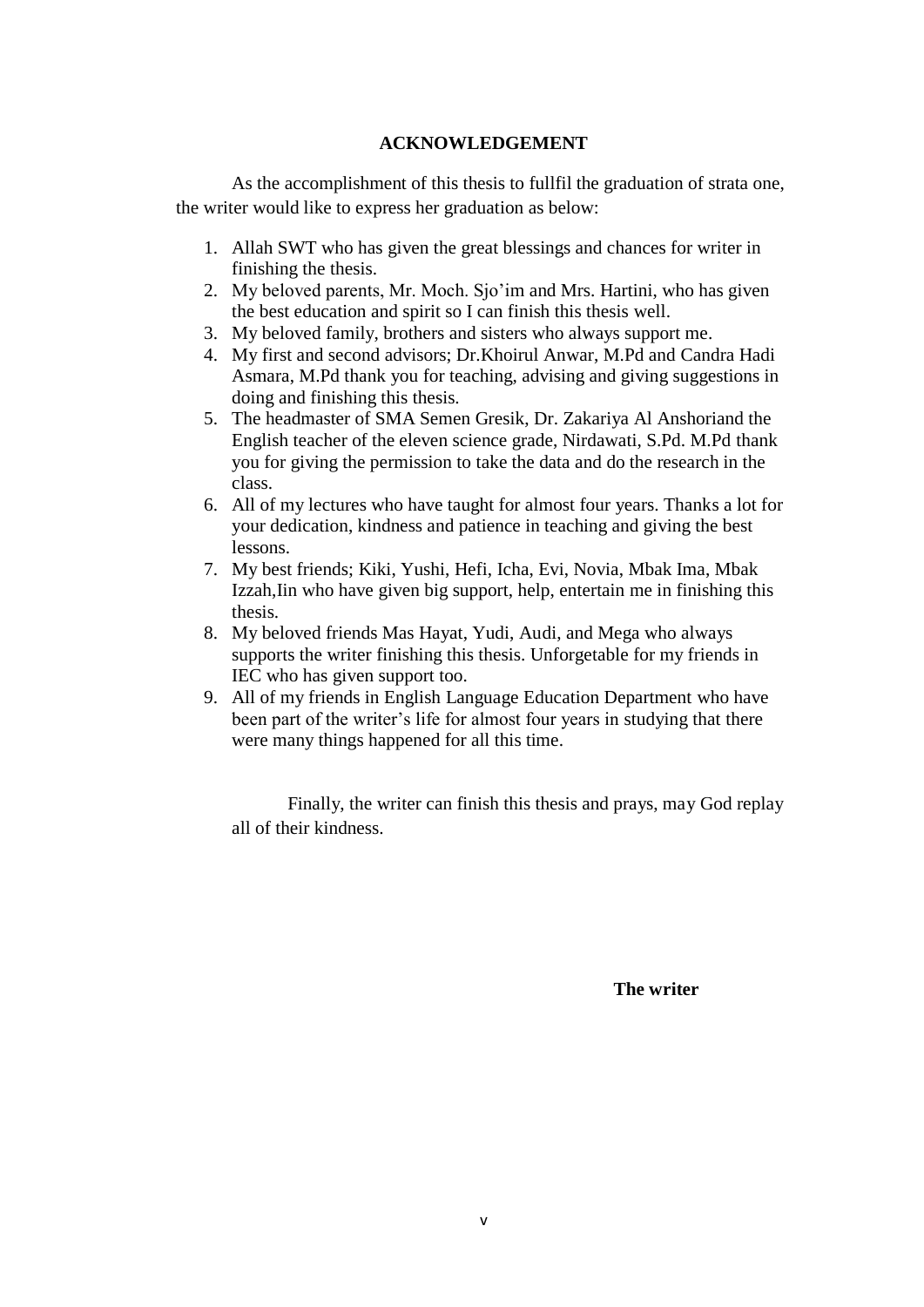#### **ABSTRACT**

Valentina, Tri Febrianti. 2014. The Effect of Illustration – Interaction – Induction ("Three I's") on 11st Science Grade Students' Speaking Skill at Semen Gresik Senior High School. English Language Department Faculty of Teacher Training and Education University of Muhammadiyah gresik. Advisor I: Dr. Khoirul Anwar, M.Pd., advisor II: Candra Hadi Asmara, M.Pd

Key word: Illustration – Interaction – Induction ("Three I's"), Speaking Ability.

This study was to know the significant influence of Illustration – Interaction – Induction ("Three I's") on students' speaking ability or not between Control Group Experiment Group. This study was conducted in SMA Semen Gresik. The design of this study was quasi experimental design. The data was collected from pre-test and post-test as the instrument. After got the data, the researcher analyzed the data by using SPSS 15 .0 program.

The research finding showed that there was significant difference between students who were taught by using "Three I's" and students who were not taught by using "Three I's". The researcher found that the probability value of both groups was 0,000. It was less than the level of significance  $0.05$  ( $0.000 < 0.05$ ). It indicated that "Three I's" could significantly influence students' speaking ability. It was proved that the method could be effective and influence students' speaking ability.

The last, the researcher suggests to the English teacher that this study can support her in senior high school to consider "three I's" method as an alternative method in teaching speaking English and create an enjoy learning English situation so, students will not feel bored and easy to understand the material well.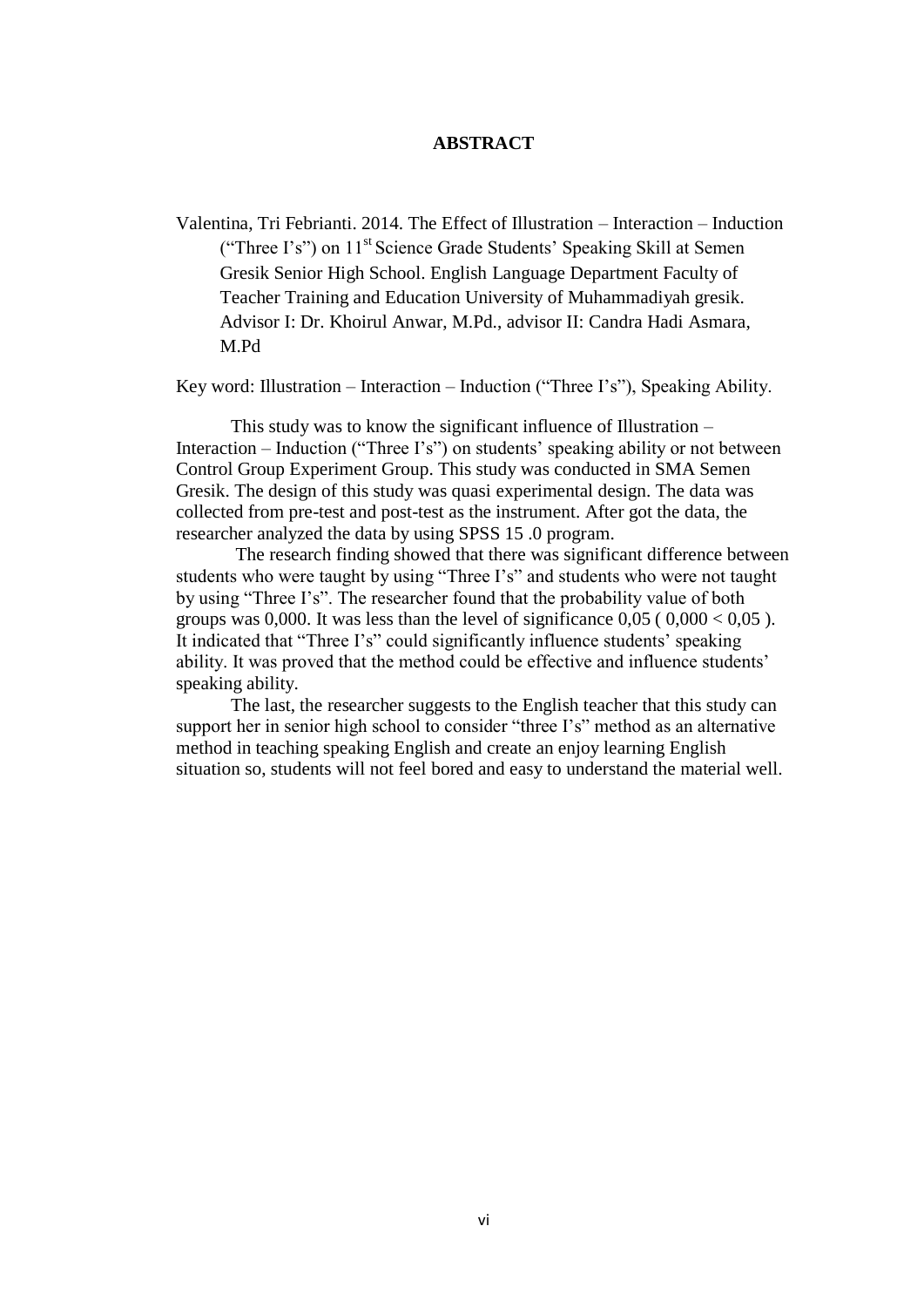# **TABLE OF CONTENT**

| 2.3 Model of Illustration – Interaction – Induction ("Three I's") |  |  |
|-------------------------------------------------------------------|--|--|
|                                                                   |  |  |
| 2.3.1 Teaching Speaking by Using Illustration - Interaction -     |  |  |
|                                                                   |  |  |
|                                                                   |  |  |
|                                                                   |  |  |
|                                                                   |  |  |
|                                                                   |  |  |
|                                                                   |  |  |
| 23                                                                |  |  |
| 3.3.1                                                             |  |  |
| 3.3.1.1                                                           |  |  |
| 3.3.1.2                                                           |  |  |
|                                                                   |  |  |
|                                                                   |  |  |
|                                                                   |  |  |
| 3.4.2 Hypothesis Testing using an Independent Sample t-Test       |  |  |
|                                                                   |  |  |
|                                                                   |  |  |
| CHAPTER IV: RESEARCH FINDING AND DISCUSSION35                     |  |  |
| 4.1.1                                                             |  |  |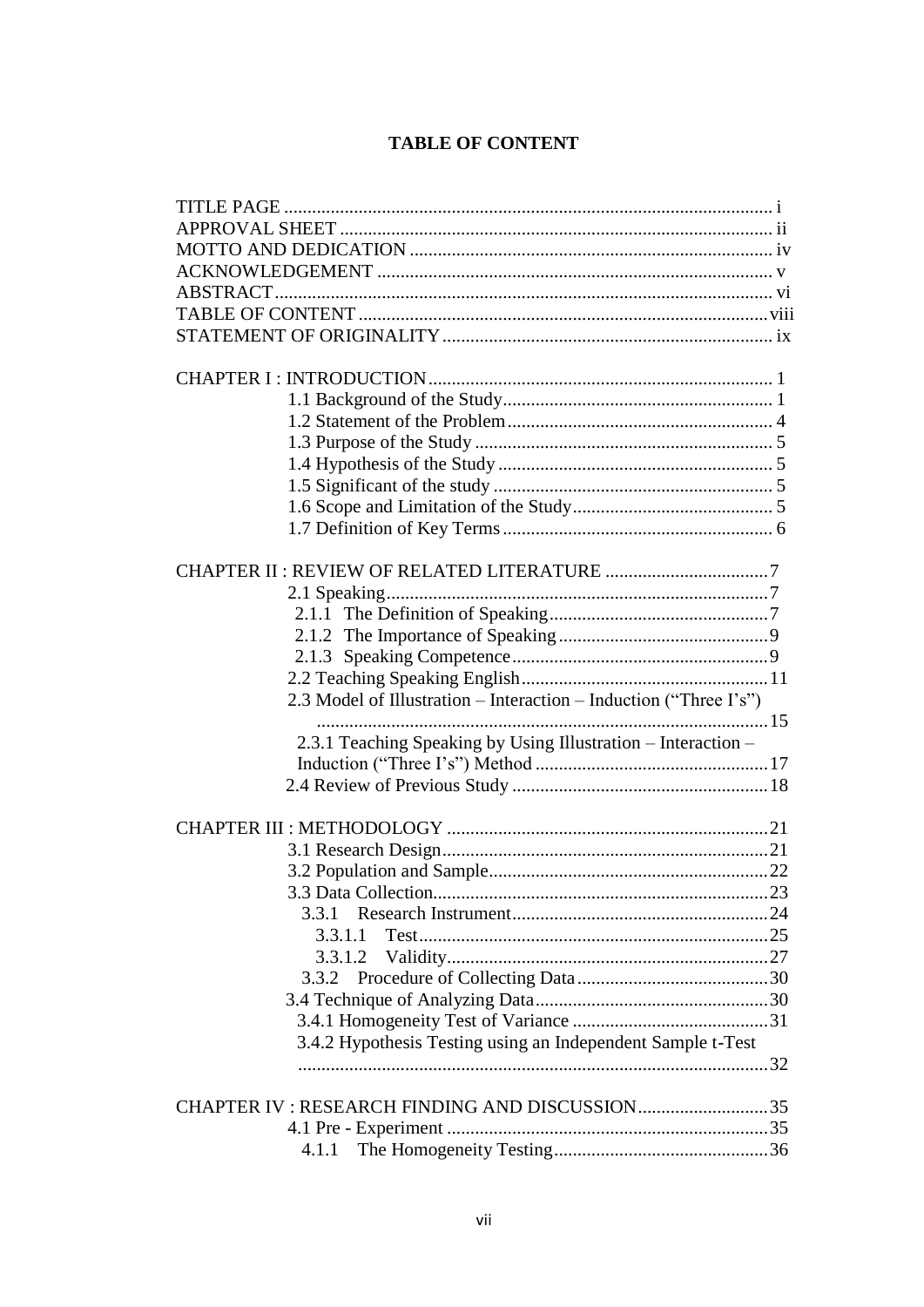| 4.2.1 The First Meeting of "Three I's" Treatment38 |  |
|----------------------------------------------------|--|
|                                                    |  |
|                                                    |  |
|                                                    |  |
|                                                    |  |
|                                                    |  |
|                                                    |  |
|                                                    |  |
|                                                    |  |
|                                                    |  |
|                                                    |  |
|                                                    |  |
|                                                    |  |
|                                                    |  |
|                                                    |  |
| REFERENCES.                                        |  |